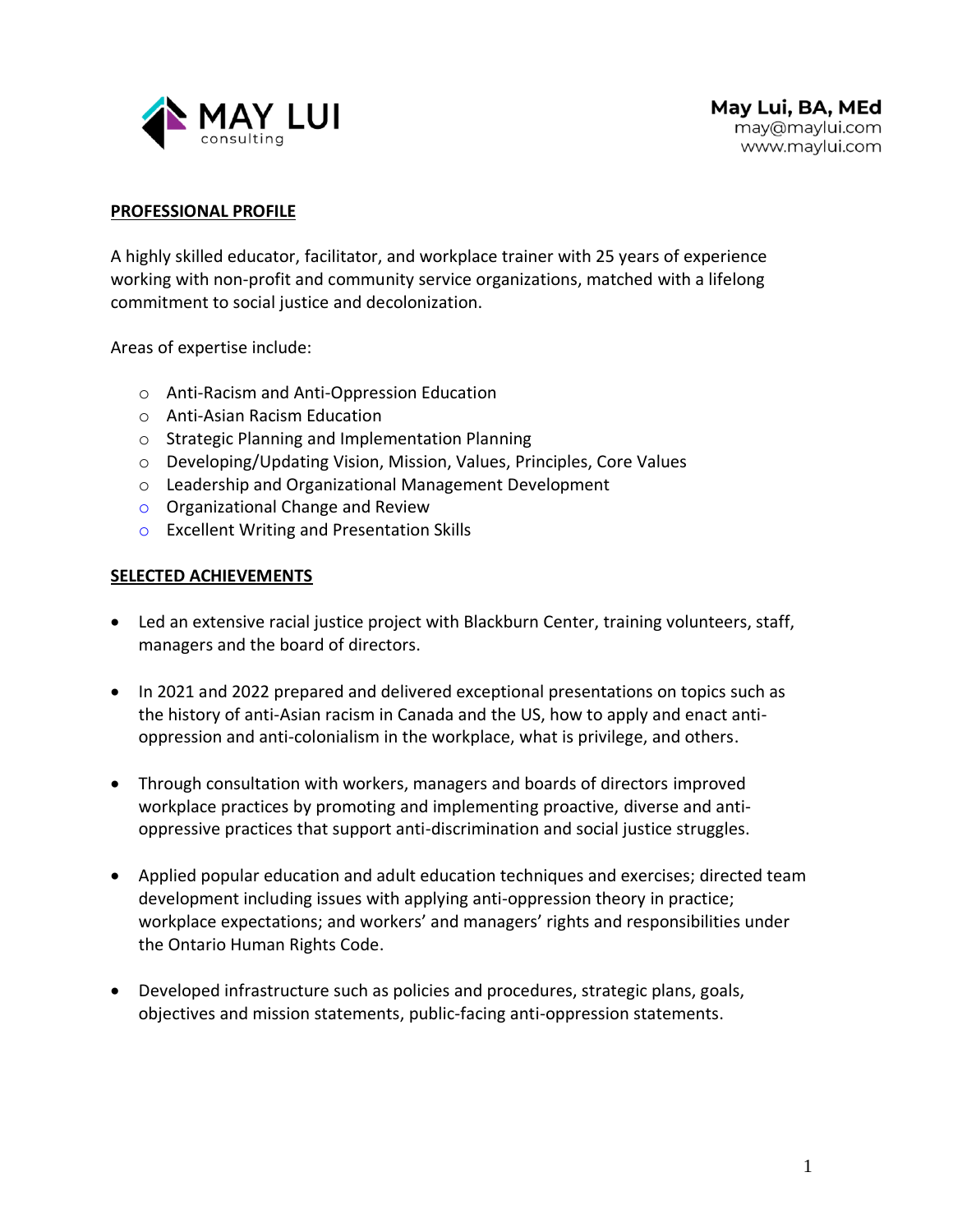# **SELECTED LIST OF CURRENT and PAST CLIENTS**

# **2022**

# **Blackburn Center**

Adapted an extensive anti-racism and racial justice training into online modules, provided a pilot evaluation framework for the organization's racial justice learning journey, evaluations for staff, management and board, resources.

#### **Dufferin Grove Housing Co-operative**

Prepared and delivered multiple anti-oppression workshops to new members of the Board Of Directors

#### **Income Support Advisory Centre (ISAC)**

Delivered comprehensive workshops to the Board of Directors, the Executive Director, and the manager about board governance: roles and responsibilities; recruitment; retention; policies and procedures; mentorship.

# **University of Toronto Department of Statistical Sciences**

Conducted an extensive survey about knowledge of racism and sexism in Canada, the University and the Department and delivered a report with recommendations. Presented a training to staff and others interested in anti-oppression and EDI issues, as well as a template and structure for the EDI committee.

# **2021**

**Blackburn Center** Prepared and delivered extensive anti-racism and racial justice training for volunteers, staff, managers, and the board of directors. Evaluated, assessed, and edited all relevant policies to reflect racial justice and anti-oppression values. Presented an evaluative model for the agency to monitor, evaluate and manage organizational change.

**Canadian Race Relations Foundation** Gathered information from organizations across Canada regarding anti-Asian racism activities, and feedback regarding a national coalition about anti-Asian racism. Delivered a comprehensive assessment report and a defined collaborative model for a national coalition about anti-Asian racism.

**Community Legal Education Ontario** Delivered a series of trainings to the staff and legal team on a variety of topics related to anti-oppression.

**Somerset West Community Health Centre** Provided facilitation and supported action plans for Asian staff.

**Welcoming Westmoreland** Prepared an extensive survey for Westmoreland County, Pennsylvania regarding issues related to racial justice, discrimination, and anti-oppression.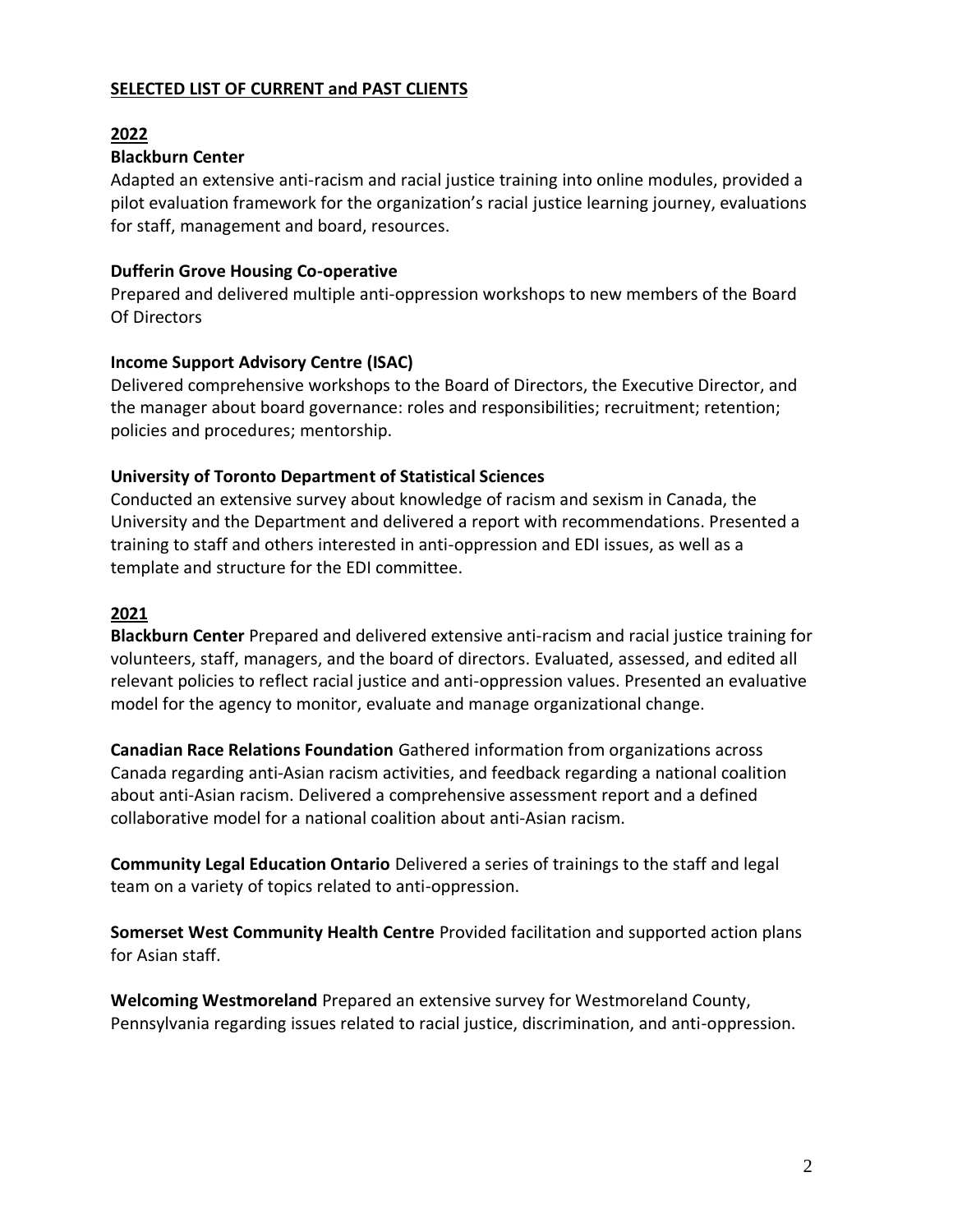# **2020**

# **Children's Peace Theatre**

Delivered workshops to CPT's youth council of advisors on the topics of board governance and board development. Developed policies for Human Resources and Finance Administration with the Council and Sub-Committee for Policy Development.

# **2019**

# **Dufferin Grove Housing Cooperative**

Prepared and delivered multiple anti-oppression workshops to the Board of Directors and Membership Committee.

#### **Parkdale Project Read**

Organized a Strategic Planning Process for Parkdale Project Read. Prepared an Environmental Scan, facilitated their Strategic Planning Day, and with key stakeholders, developed their new Strategic Plan and Implementation Plan.

# **Wellfort Community Health Services**

Developed two half-day workshops on the topics of Introductory and Intermediate Anti-Oppression for staff and management.

# **2018**

# **Canadian Association of University Teachers (CAUT)**

Revamped and updated CAUT's national Equity Workshop, created an online Toolkit for equity and inclusion issues, and created and delivered a Train the Trainer session to equity trainers from across Canada.

# **Canadian Employment and Immigration Union (CEIU) and Public Service Alliance of Canada (PSAC)**

Prepared and delivered a workshop for CEIU's Human Rights Conference.

# **Raging Asian Women Taiko Drumming Group**

Prepared and presented an Intermediate Anti-Oppression workshop with the apprentices and performers of this feminist, anti-racist, queer, anti-colonial arts group.

# **2017**

# **Anglican Church of Canada Social Justice Retreat**

Prepared and delivered a workshop on the topic "What is Intersectionality? What is Privilege?"

# **Parkdale Project Read**

Prepared and delivered a workshop with the staff collective and the board of directors on the topic of board governance, roles and responsibilities, fiscal and fiduciary responsibilities and how to blend with their collective structure.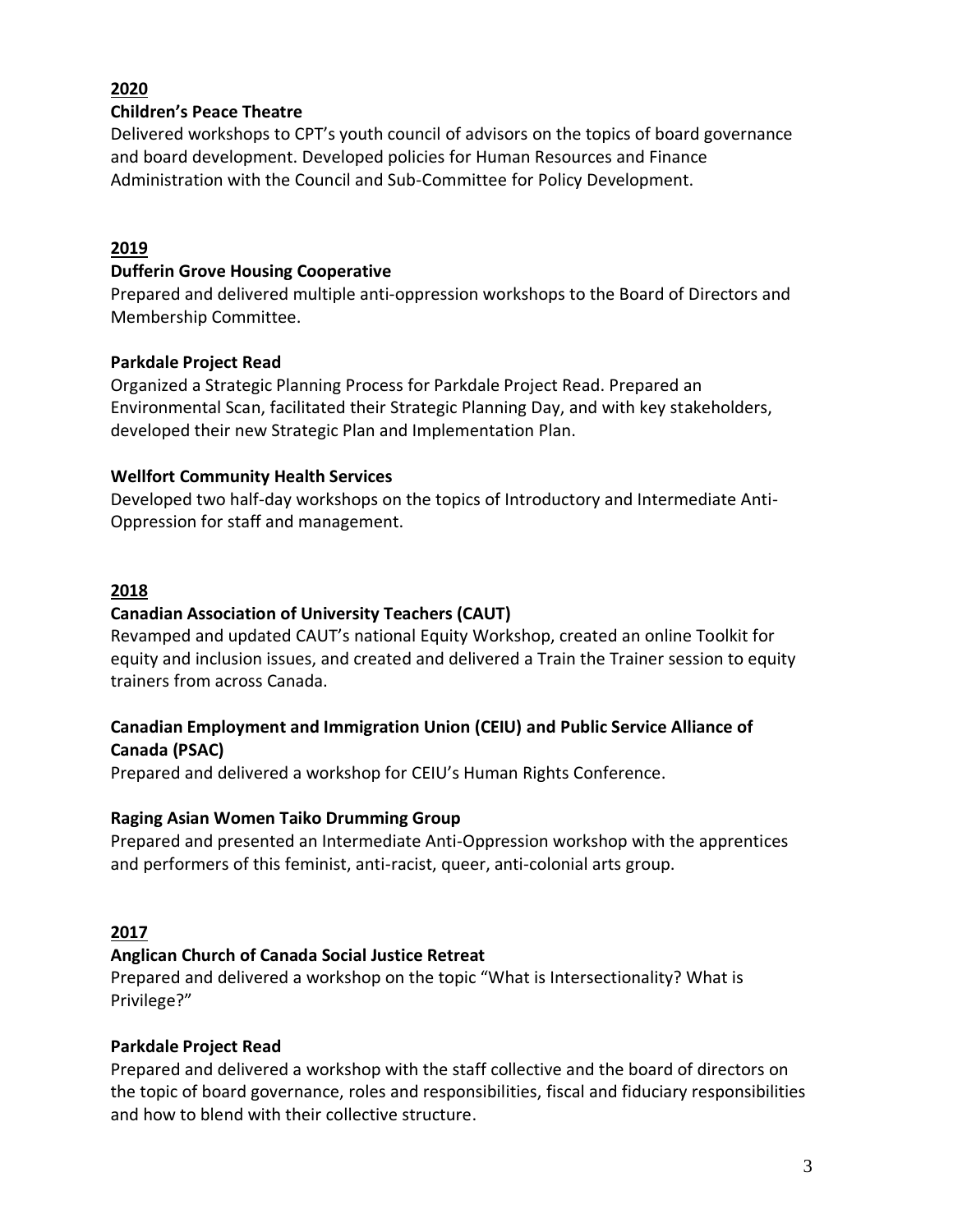# **University of Toronto New College**

Delivered a talk to fourth year students about non-profit organizations, non-profit boards, governance, and activism.

# **2016**

# **Chinese Canadian National Council Toronto Chapter**

Prepared and delivered an introductory session with the Board of Directors about board roles and responsibilities in the non-profit sector.

#### **Industrial Accident Victims Group of Ontario: Legal Clinic Training**

Presented an anti-oppression workshop to legal clinic workers who work across Toronto and GTA on the topics of anti-oppression, colonialism and working in solidarity.

#### **2015**

#### **AIDS Committee of Ottawa**

Co-facilitated a strategic planning process for a 5-year strategic plan.

#### **Chinese Canadian National Council Toronto Chapter**

Created and facilitated an all-day anti-oppression session with the board and staff.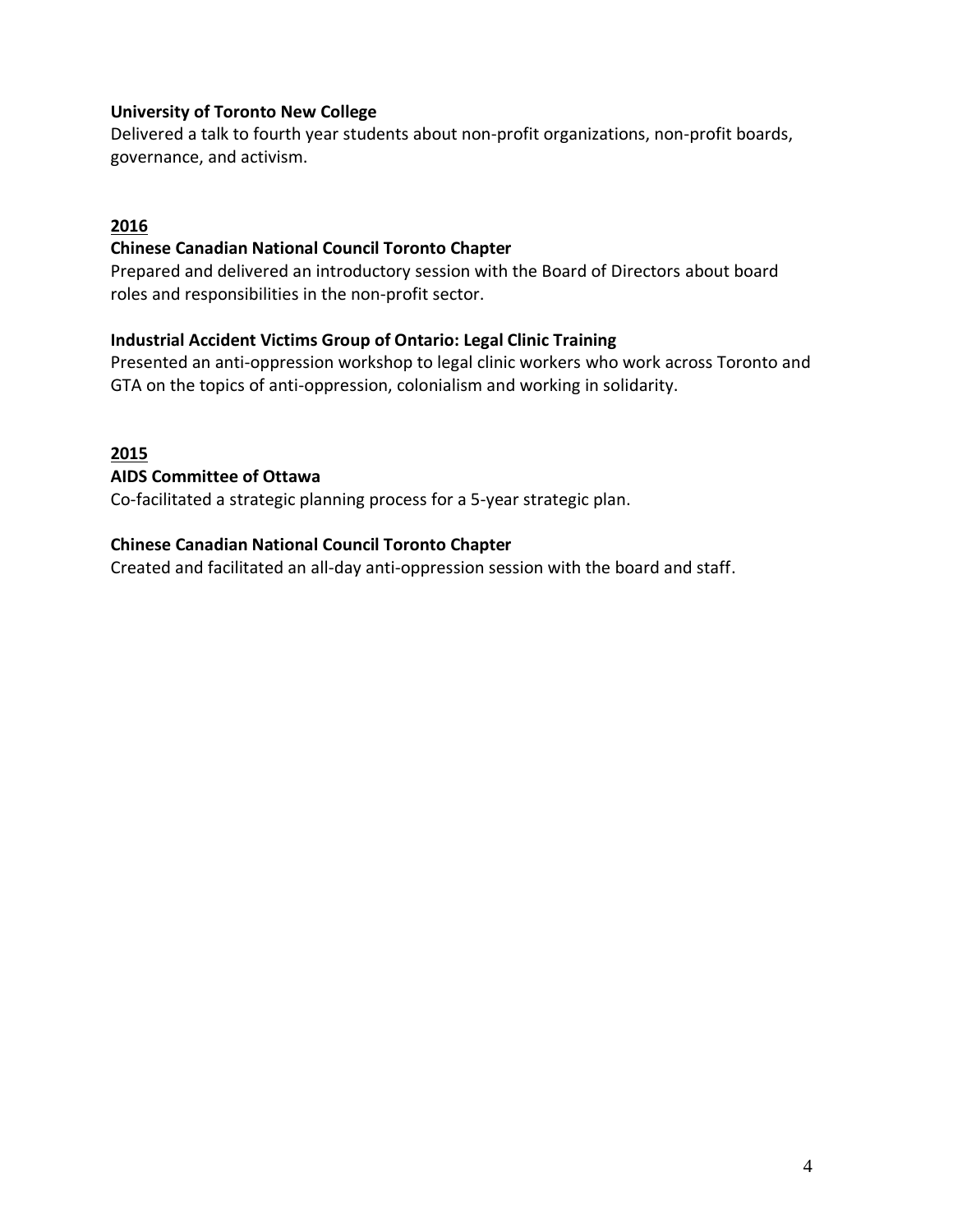# **SKILLS**

#### • **Anti-Oppression Trainer**

- o Over 25 years of experience researching, writing, creating and delivering workshops and training sessions in the workplace about anti-oppression, power and privilege, anti-colonialism and intersectional feminism
- **Expert level of knowledge of non-profit Board structures**
	- o Roles and responsibilities of board members
		- o Board governance
		- o Fiduciary duties
		- $\circ$  Writing, editing and updating policies, procedures, board and staff manuals, and other governance documents

# • **Project Management**

- $\circ$  Experience with project and program management, from grant proposals to project completion
- **Education, Training, Workshop Leader**
	- o Prepared and delivered many workshops and training sessions in a variety of styles and delivery models, based on clients' needs and directives. Examples include basic understanding of power and privilege, understanding different social locations and oppression and marginality
	- $\circ$  Extensive use of adult education modalities including small group work, pairs, individual activities, facilitated large group discussions
	- o Materials delivered via written word (articles), images, videos, all presented with probing questions designed to evoke discussion, awareness and learning
- **Research**
	- o A skilled researcher in online and print, as well as experience conducting community-based qualitative research

# • **Strategic Planning**

- o Conducted in-depth strategic planning processes with a number of organizations. The process includes a needs assessment, environmental scan, literature review, internal and external stakeholder engagement, implementation plan
- **Organizational Reviews**
	- $\circ$  Has worked with organizations to promote anti-oppression organizational change, applying anti-oppression frameworks, assessed and evaluated projects and programs and provided information and feedback in moving forward
	- $\circ$  Conducted organizational reviews on the effectiveness of anti-oppression and equity/diversity/inclusion strategies
- **Public Speaker / Media Spokesperson**
	- o An experienced and confident public speaker for presentations, expert panels and media interviews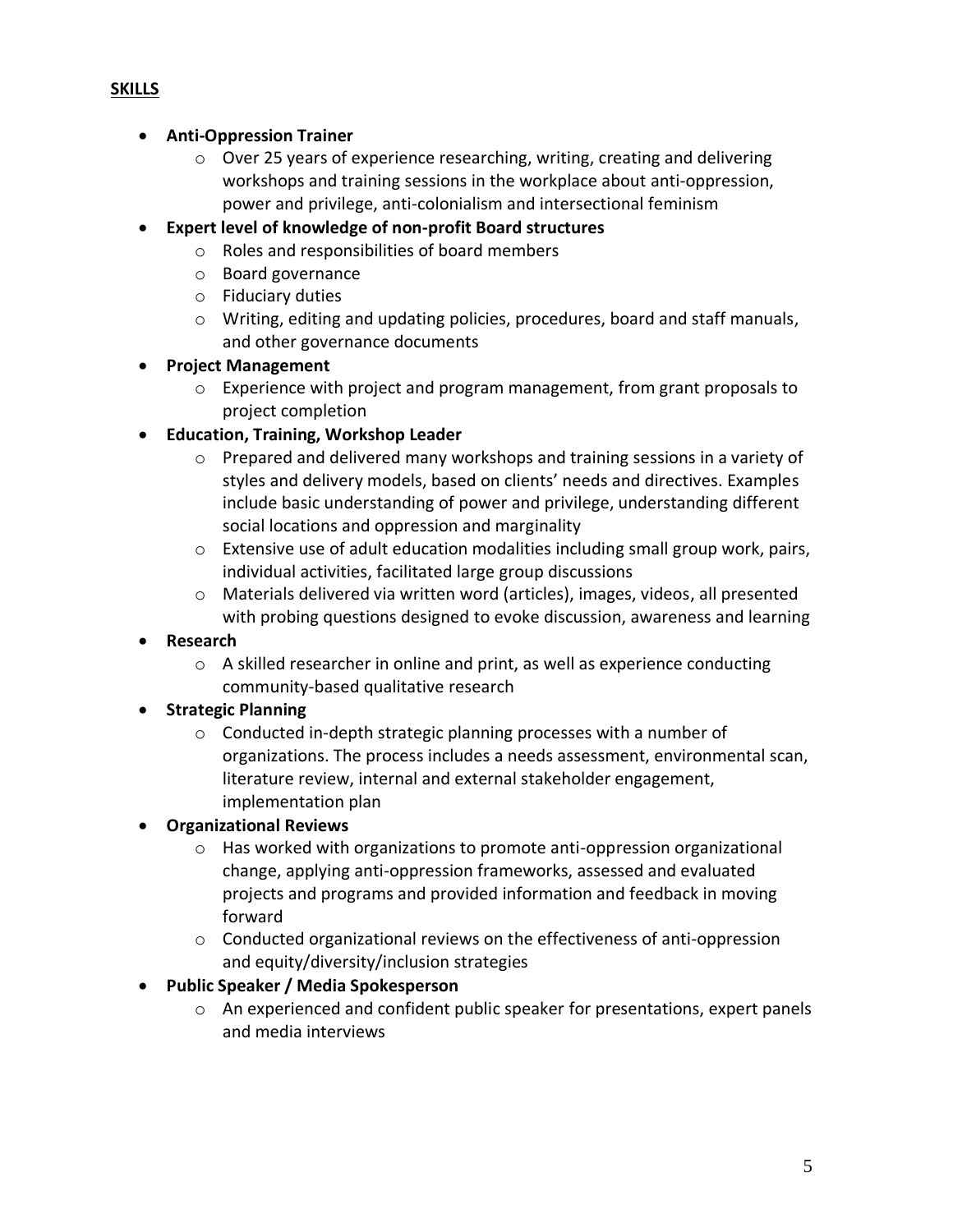# **SPEAKING ENGAGEMENTS 2022**

#### **February**

Students Commission of Canada (SCC): "*Anti-Asian Racism in Canada"*

#### **April**

Labour Advocacy Centre of Peel: *"Equity and Anti-Oppression"*

University of Toronto Graduate House: "*Anti-Asian Racism in Canada"*

#### **May**

Investment Industry Regulatory Organization of Canada (IIROC): "*Anti-Asian Racism in Canada"* Two presentations were delivered in English, one was translated and delivered through a Francophone presenter.

Pro Bono Students of Canada: *"Anti-Oppression Principles and Practice."*

#### **SPEAKING ENGAGEMENTS 2021**

#### **March**

University of Toronto: *"Confronting Anti-Asian Racism: 5 Things You Need to Know"*

#### **April**

Association of Community Legal Clinics of Ontario: *"How to Apply an Anti-Racism and Anti-Oppression Strategy and Framework to Your Legal Clinic: Getting Started."*

Harbord Collegiate Institute: Panel Discussion about Mixed Race Identity

#### **May**

Association of Law Officers of the Crown. Two presentations. *"What is Anti-Asian Racism?"* and "*Actions to End Anti-Asian Racism"*

Ministry of the Environment, Visible Minority Network: *"Anti-Asian Racism Panel Discussion"*

Seneca College: *"Anti-Asian Racism: Smashing Stereotypes"*

#### **August**

Sinai Hospital Foundation: *"What is Anti-Asian Racism?"*

#### **September**

Beneplan: *"An Introduction to Understanding Anti-Oppression in Canada"*

EnsembleIQ: *"Anti-Asian Racism: History and Present"*

Inclusive School and Community Services: York Region District School Board: *"What is Orientalism and What is Anti-Asian/Anti-East Asian Racism?"*

#### **October**

Sinai Hospital Foundation: *"Let's Talk about Privilege"*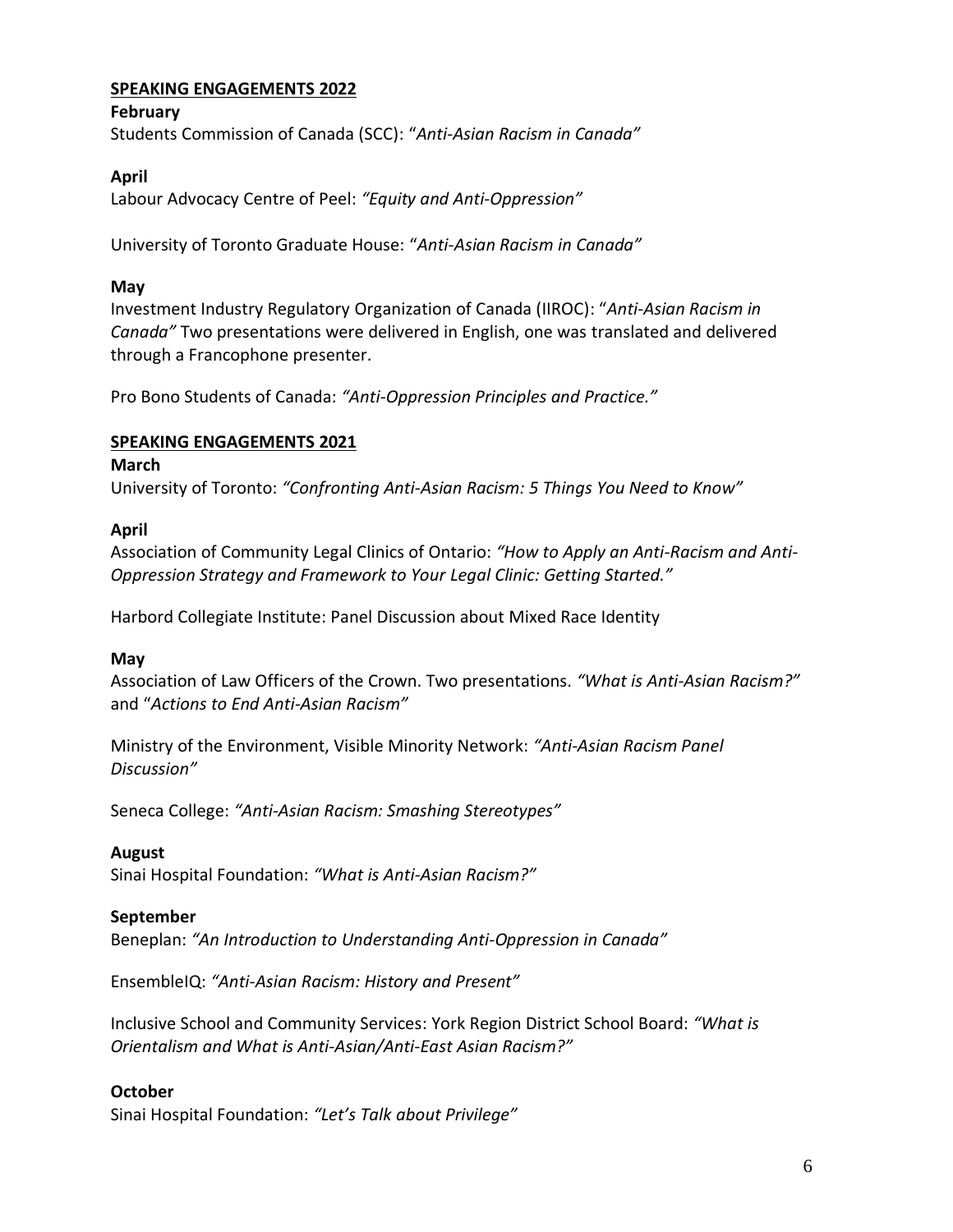#### **CONFERENCE ORGANIZING**

# **Current Practice to Future Directions: Harm Reduction in Violence Against Women Shelters (2018)**

# *Co-organizer*

Co-organized a 2-day conference as part of my position as Training and Resource Coordinator with OAITH with Lakehead University Department of Social Work. Topics included: Developing a landscape of substance use practices in VAW shelters across Ontario; Reducing barriers to support women fleeing violence: A toolkit for supporting women with varying levels of mental wellness and substance use; Support don't punish: Alternative strategies and techniques for supporting families in crisis.

# **Equality Retreat for CUPE Ontario's Equality Committees (2016)** *National Equality Representative*

Organized a three-day retreat for the seven Equality Committees associated with CUPE Ontario (Aboriginal Council, Racial Justice, Women, Pink Triangle, Workers with Disabilities, Young Workers and International Solidarity). Organized and structured the content of the entire retreat, including scheduling CUPE Ontario and national staff, and coordinating seven break-out rooms for discussions as well as committee meetings.

# **From Poverty to Power: Racial Justice, Making Change (2013) Colour of Poverty/Colour of Change Campaign** *Conference Organizer*

Organized a day and a half conference about racism, poverty, justice and equity. Organized and coordinated all speakers, facilitators, panels, accommodation, refreshments, registration, media press releases and other logistical details.

# **Happy "Too Asian" Conference (2012)**

Co-organized a one-day conference on the topic of fighting racism in the media. This November conference was held on the second year anniversary of the racist Maclean's Magazine article entitled "Too Asian"? which was an article steeped in racist attitudes towards Asians in post-secondary education.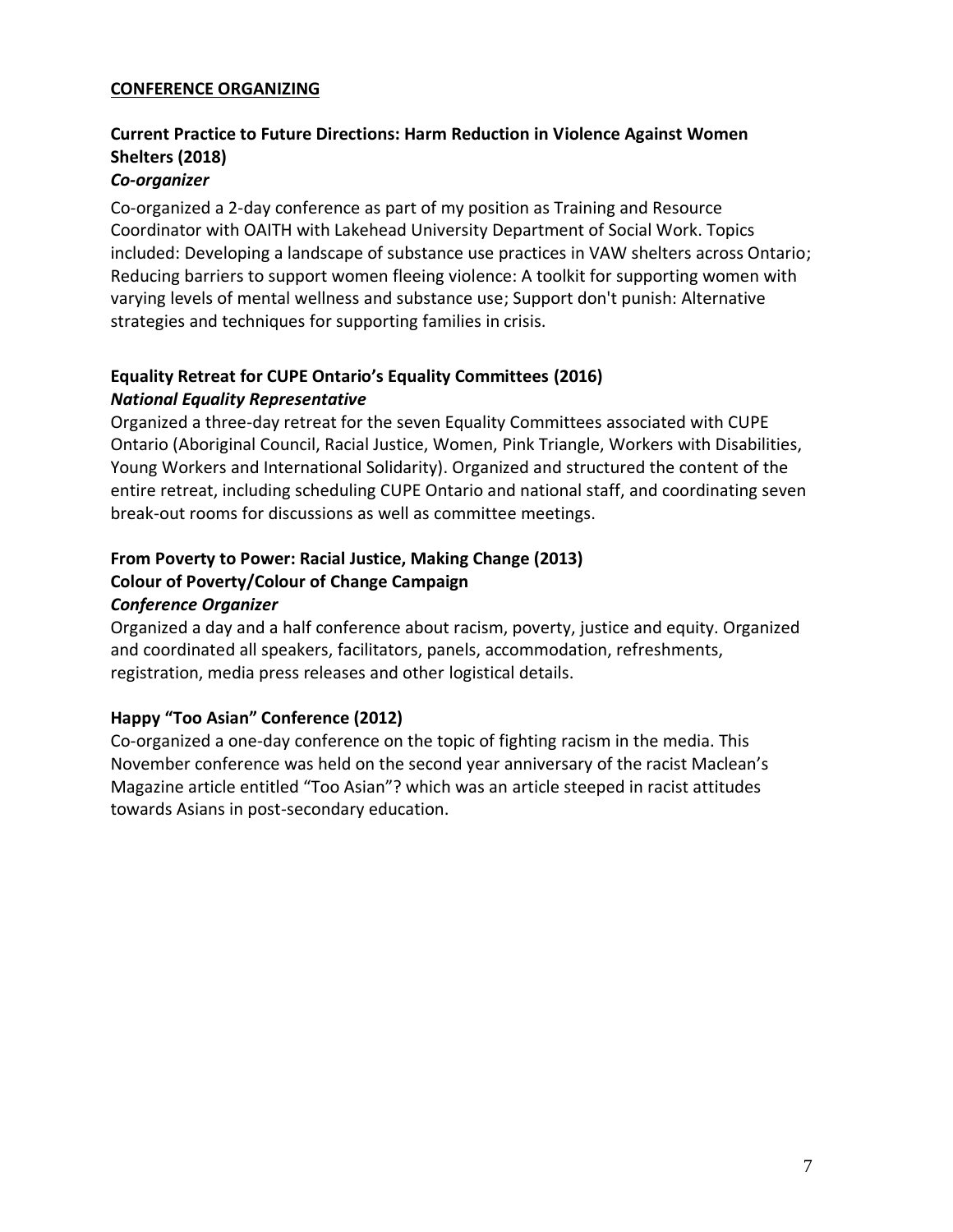#### **EMPLOYMENT HISTORY**

**1997 to present May Lui Consulting** *Lead Consultant*

**2019 to present Ontario Association of Children's Aid Societies** *Trainer (Occasional)* 

**2017 to 2019 Ontario Association of Interval and Transition Houses** *Training and Resource Coordinator*

**2016 Canadian Union of Public Employees, Ontario Regional Office** *National Equality Representative*

**2014 Good Jobs for All Summit** *Community Outreach Coordinator*

**2013 to 2014 iTaxiworkers Association** *Executive Director*

**2012 to 2014 Chinese Canadian National Council Toronto Chapter** *Executive Director*

**2009 Algonquin College** *Curriculum Developer and Instructor (Department of Victimology)*

**2008 George Brown College** *Instructor (Department of English)*

**2008 to 2009 Ontario Association of Interval and Transition Houses** *Anti-Racism Project Coordinator*

**2005 to 2007 Women's Counselling Referral and Education Centre** *Agency Manager*

**1996 to 2005 Toronto Women's Bookstore** *Manager*